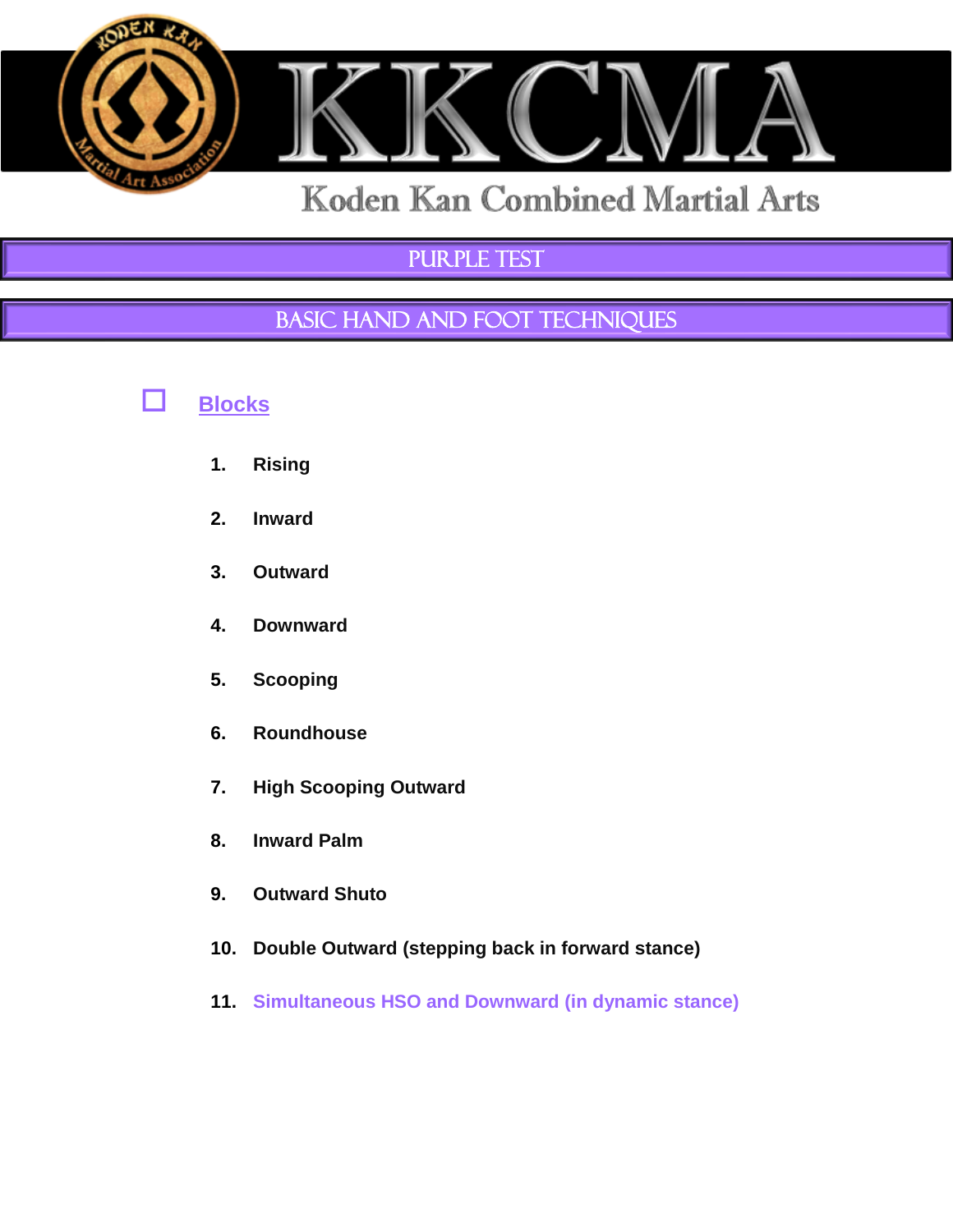## **Punches**

- **1. Forward Thrust**
- **2. Vertical Forward Thrust**
- **3. Reverse**
- **4. Vertical Reverse**
- **5. Double Knuckle**
- **6. Vertical Double Knuckle**
- **7. Upper-Cut**
- **8. Roundhouse**
- **9. Forward Back Knuckle**
- **10. Side Back Knuckle**
- **11. Backward Back Knuckle**
- **12. Outward Back Knuckle**
- **13. Dropping Straight Down Thrust Punch (in lunge stance)**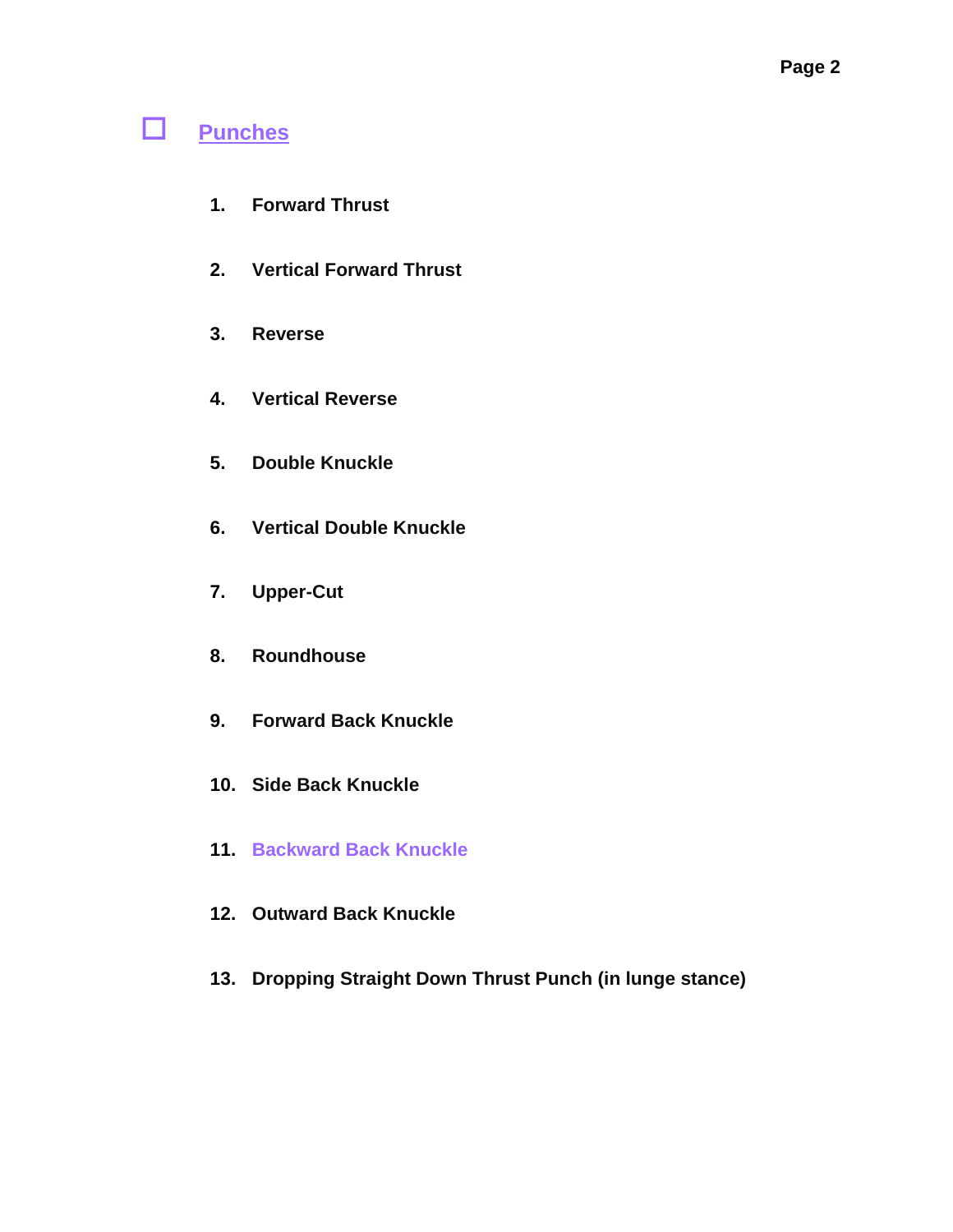# **Hammer Fists**

- **1. Inward**
- **2. Outward**
- **3. Downward**
- **4. Follow-thru Outward (in fighting stance with lunge)**



# **Chops**

- **1. Inward**
- **2. Outward**
- **3. Downward**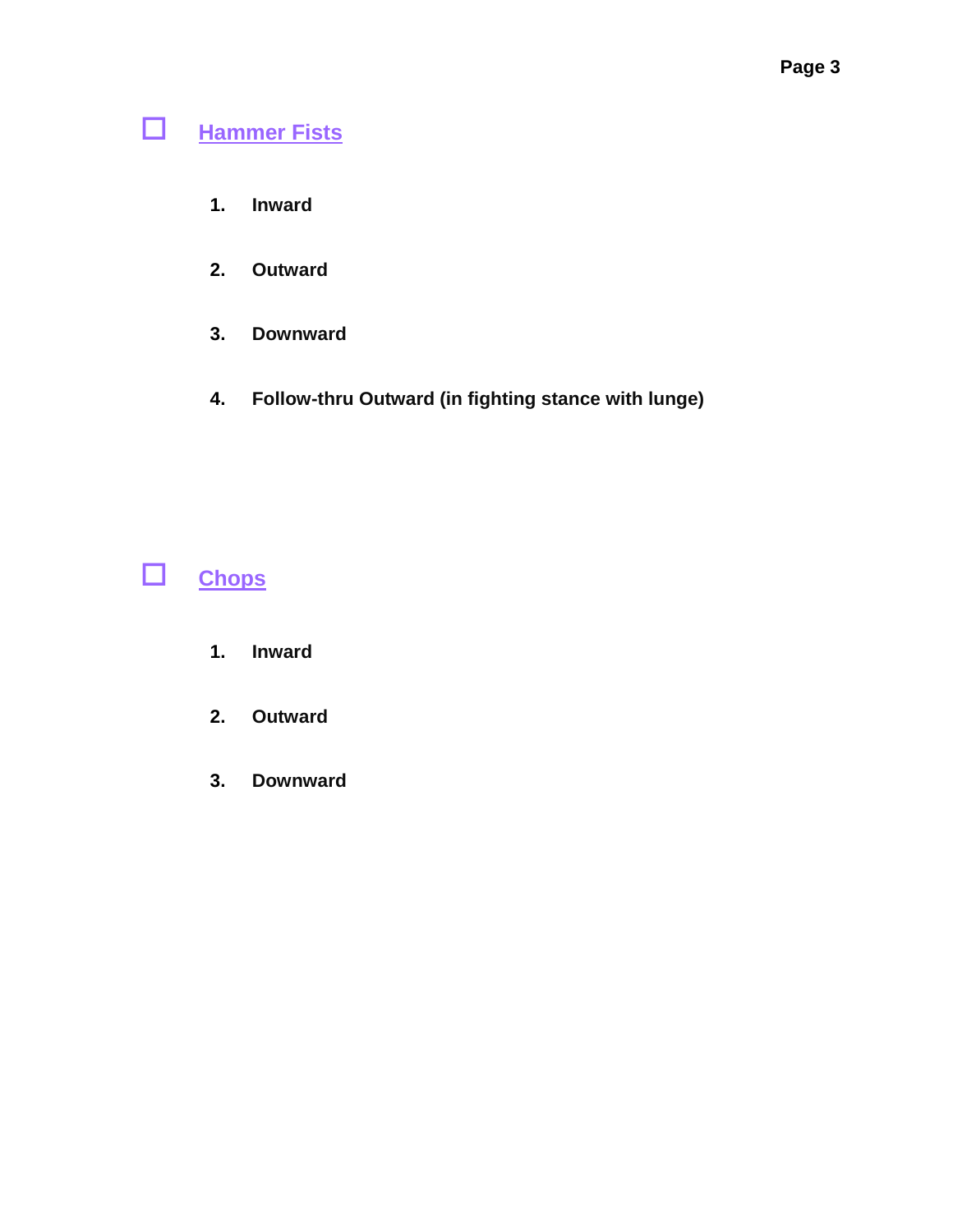# **Pokes and Fists**

- **1. Horizontal**
- **2. Vertical**
- **3. Tiger Claw**
- **4. Scooping Ridge Hand**
	- **A. Bent Elbow**
	- **B. Straight Arm**
- **5. Two Finger**
- **6. One Finger**
- **7. Palm Heel**
- **8. Ridge Hand**
- **9. Fore Knuckle**
- **10. Extended Knuckle**

## **Elbow Strikes**

- **1. Low Back (stepping back in forward stance)**
- **2. Downward**
- **3. Forward**
- **4. Rising**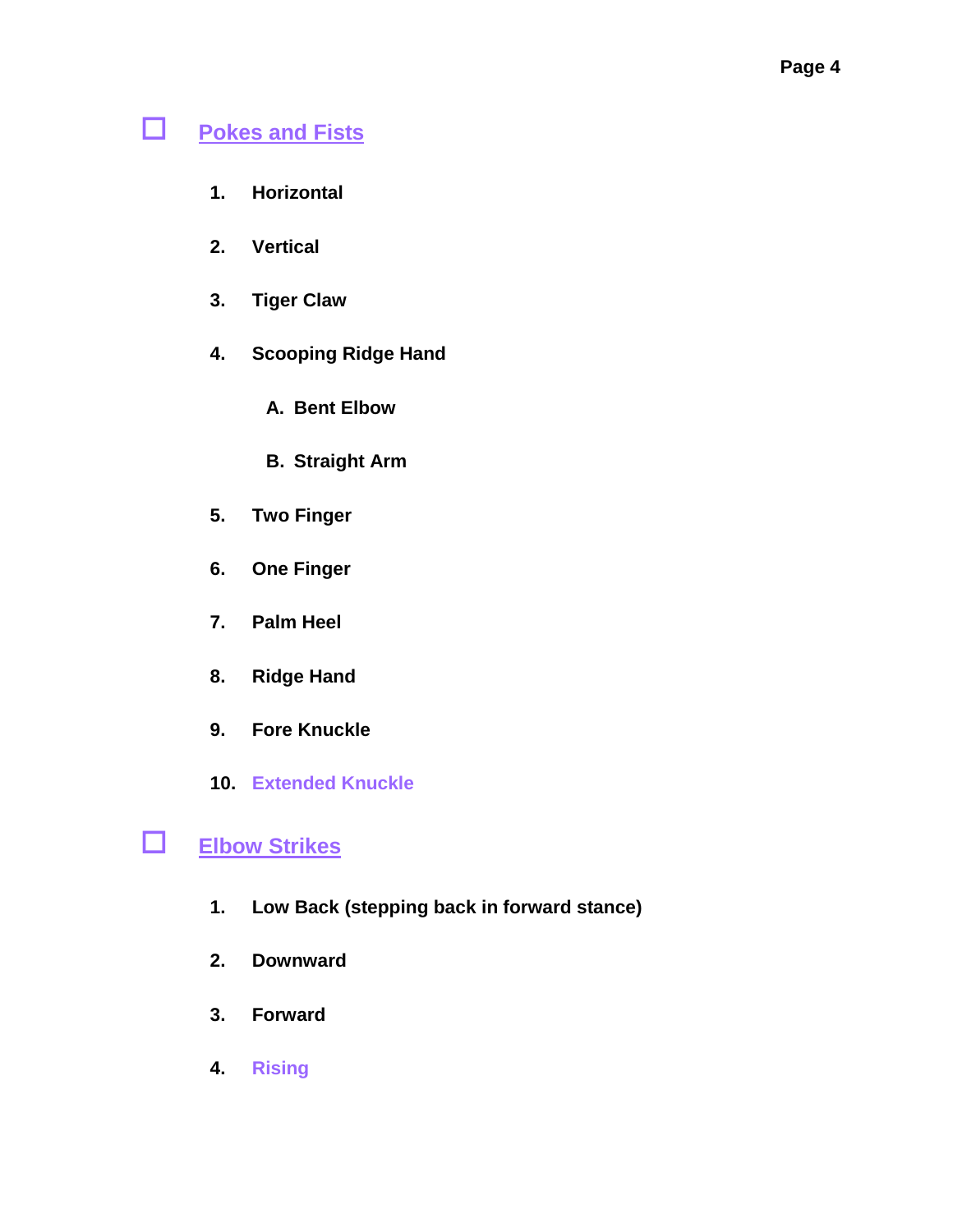# **Kicks**

- **1. Field Goal Kick**
- **2. Forward Snap**
- **3. Forward Thrust**
- **4. Forward Heel Stomp**
- **5. Back Heel Stomp**
- **6. Back Heel Thrust**
- **7. Short Side**
- **8. Long Side Thrust**
- **9. Hop-Behind Side Thrust**
- **10. Side Snap**
- **11. Spinning Back Heel Thrust**
- **12. Inward Crescent**
- **13. Outward Crescent**
- **14. Arch Kick**

## **Roundhouse Kicks 1 – 5**

- **1. Koden Kan**
- **2. Thigh Kick**
- **3. Rib Kick**
- **4. Slide-up**
- **5. Switch Kick (thigh)**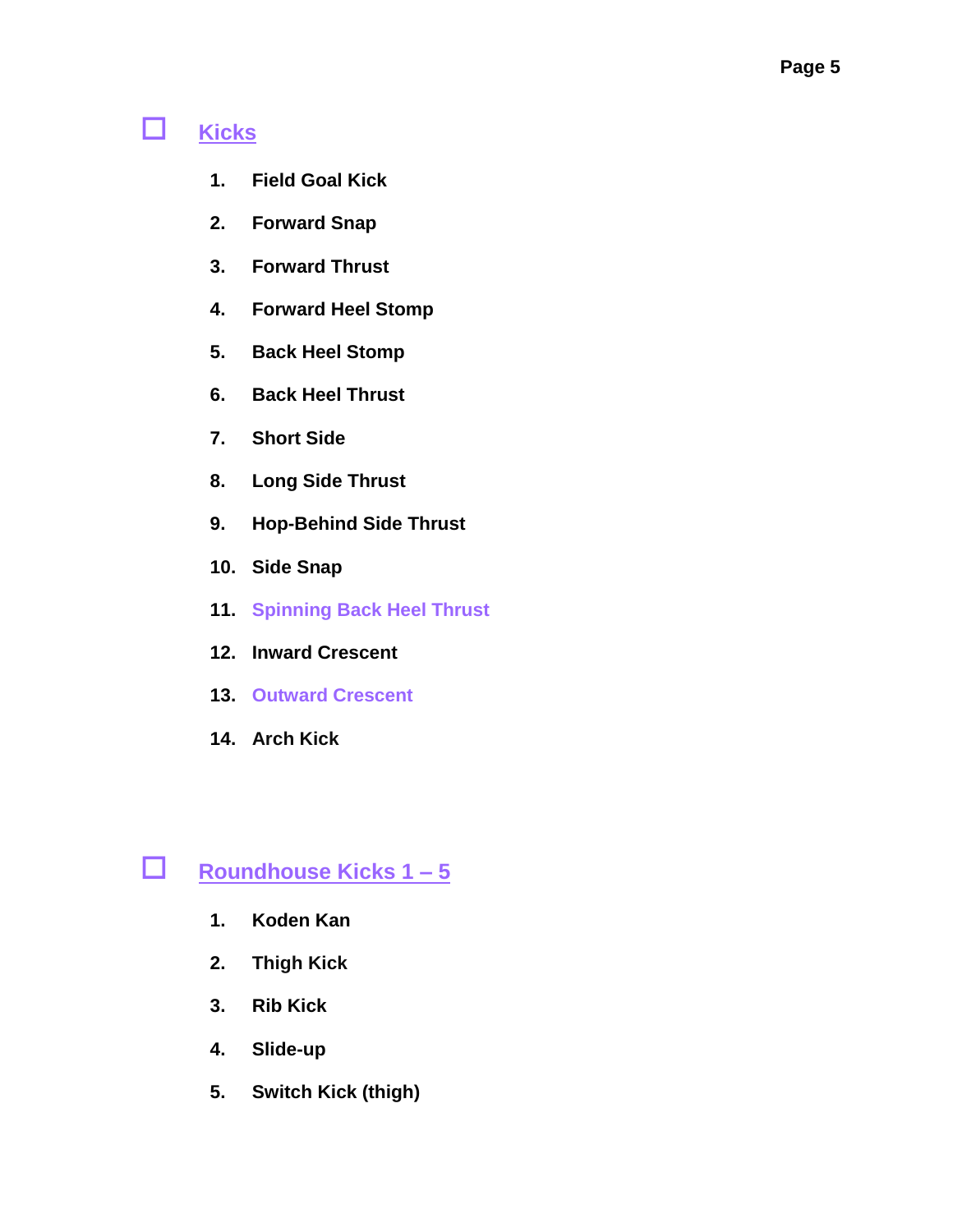## **Knee Strikes 1 – 2**

- **1. Forward**
- **2. Upward**
- **Combination Kicks 1 – 2**
	- **1. Forward Snap – Roundhouse**
	- **2. Forward Thrust – Spinning Back Heel Thrust**
- **Jumping Kicks 1 – 4**
	- **1. Jumping Snap Kick**
	- **2. Chicken Kick**
	- **3. Flying Side Thrust**
	- **4. Jumping Roundhouse**
- **Sparring Techniques 1 – 3**
	- **1. Outward Back Knuckle, Thrust Punch, Roundhouse Kick**
	- **2. Slide-up Roundhouse, Outward Back Knuckle, Reverse Punch**
	- **3. Sliding Leg Lift Fake, Outward Back Knuckle, Under/Over Punch**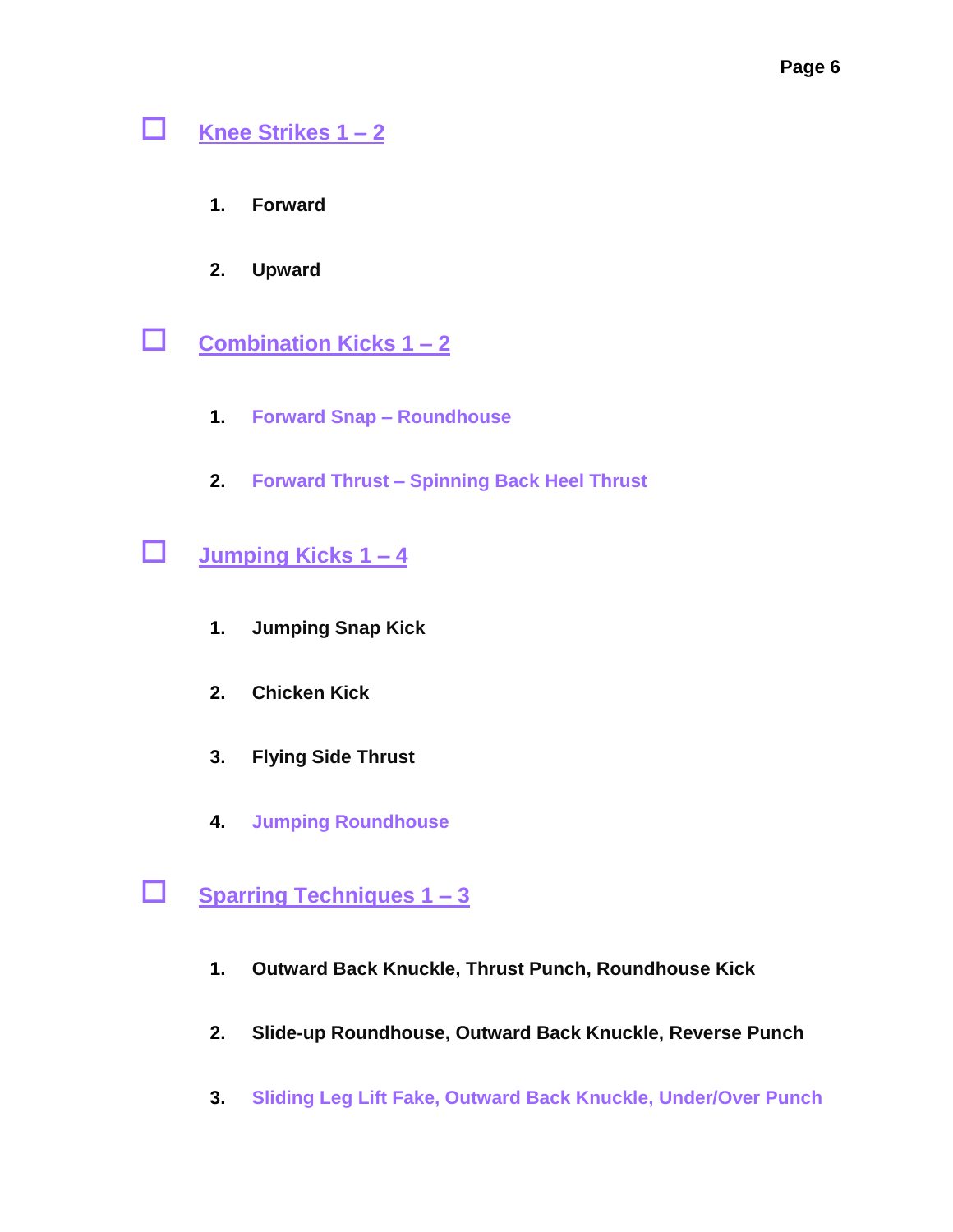# **Stances and Pivots**

- **1. Set Stance**
- **2. Forward Stance**
- **3. Backward Stance**
- **4. Cat Stance**
- **5. L-Stance with Shuto**
- **6. Lunge Stance**
- **7. Dynamic Stance**
- **8. Half-Stance**
- **9. Fighting Stance Right and Left Sides**
- **10. Escrima Stance Right and Left Sides**
- **11. Back Pivot**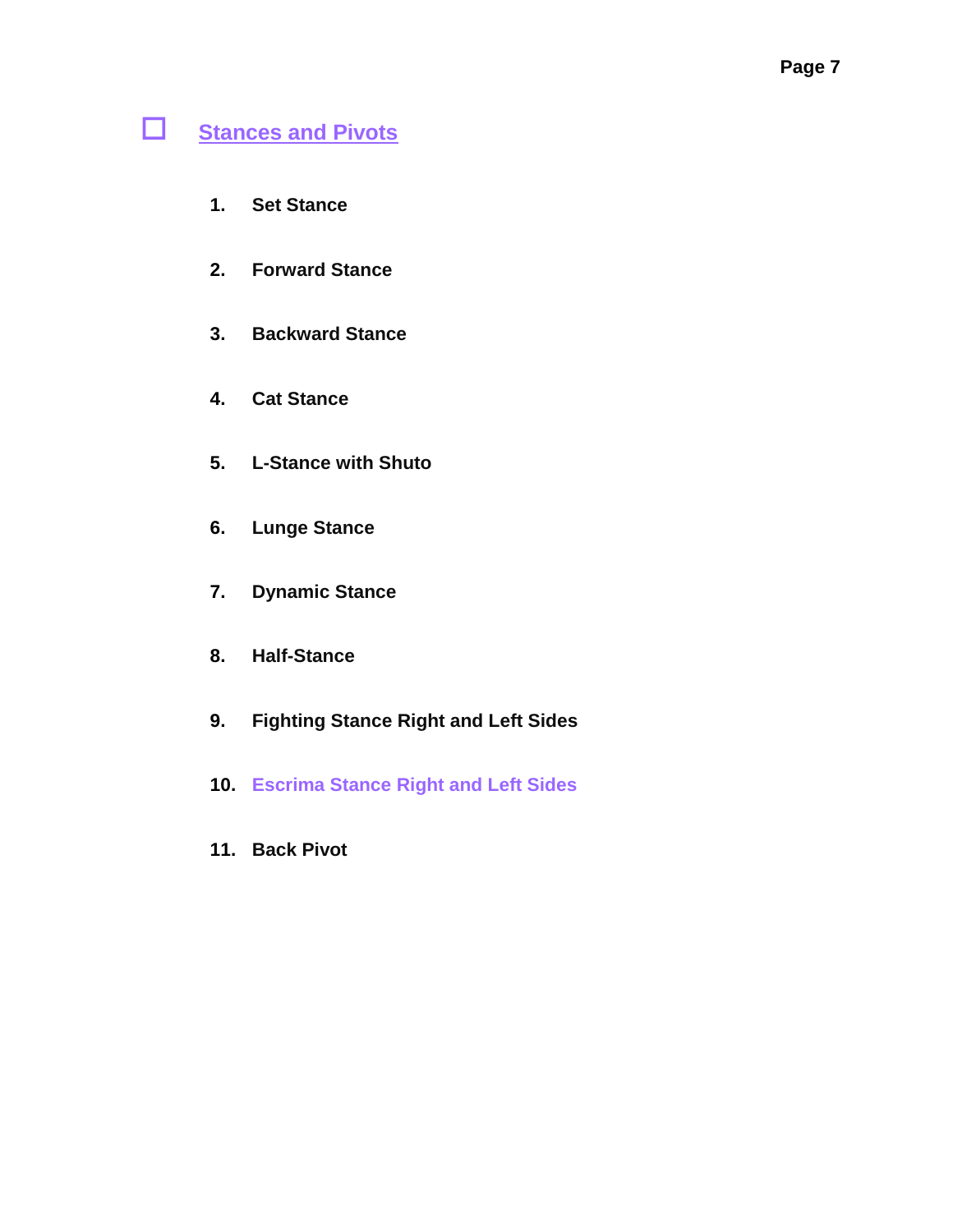# FORMS

| □      |    | <b>Basic Four Corner Cover Movements 1-6</b> |
|--------|----|----------------------------------------------|
| $\Box$ | 1. | <b>Four Corner Cover Movement #1</b>         |
| $\Box$ | 2. | <b>Four Corner Cover Movement #2</b>         |
| $\Box$ | 3. | <b>Four Corner Cover Movement #3</b>         |
| $\Box$ | 4. | <b>Four Corner Fighting Form</b>             |
| $\Box$ | 5. | <b>Four Corner Bo Kata</b>                   |
| $\Box$ | 6. | <b>Four Corner Escrima Kata</b>              |
| $\Box$ |    | <u>Basic Katas 1-3</u>                       |
| $\Box$ | 1. | <b>Basic Kata #1</b>                         |
| $\Box$ | 2. | <b>Basic Kata #2</b>                         |

**3. Basic Kata #3**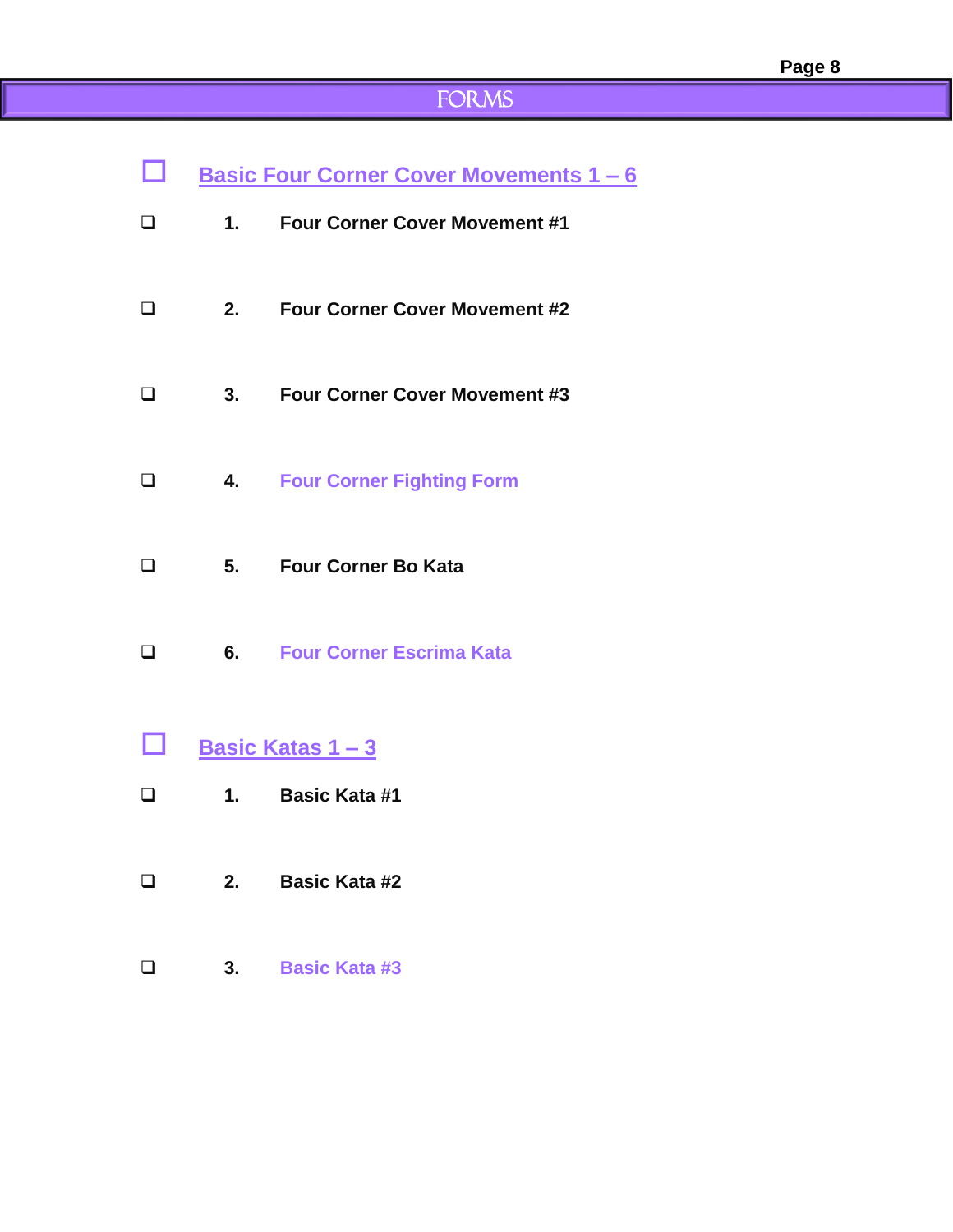## PARTNER TECHNIQUES

|   | Defensive Arts 1 - 5  |  |
|---|-----------------------|--|
|   | $\mathbf 1$ .         |  |
|   | 2.                    |  |
|   | 3.                    |  |
|   | 4.                    |  |
|   | 5.                    |  |
| ப | <b>H2H Techniques</b> |  |
|   |                       |  |

- **1. Tiger Claw**
	- **A. Rising Block, Tiger Claw, Forward Knee**
	- **B. Add Thigh Kick**
	- **C. Switch Kick**
- **2. Two Hand Push Counter**
- **3. Arch Kick**
- **4. Inward/Outward**
- **5. Rear Arm Choke Counter**
- **Floor Defense**
	- **1. Side Grab Defense**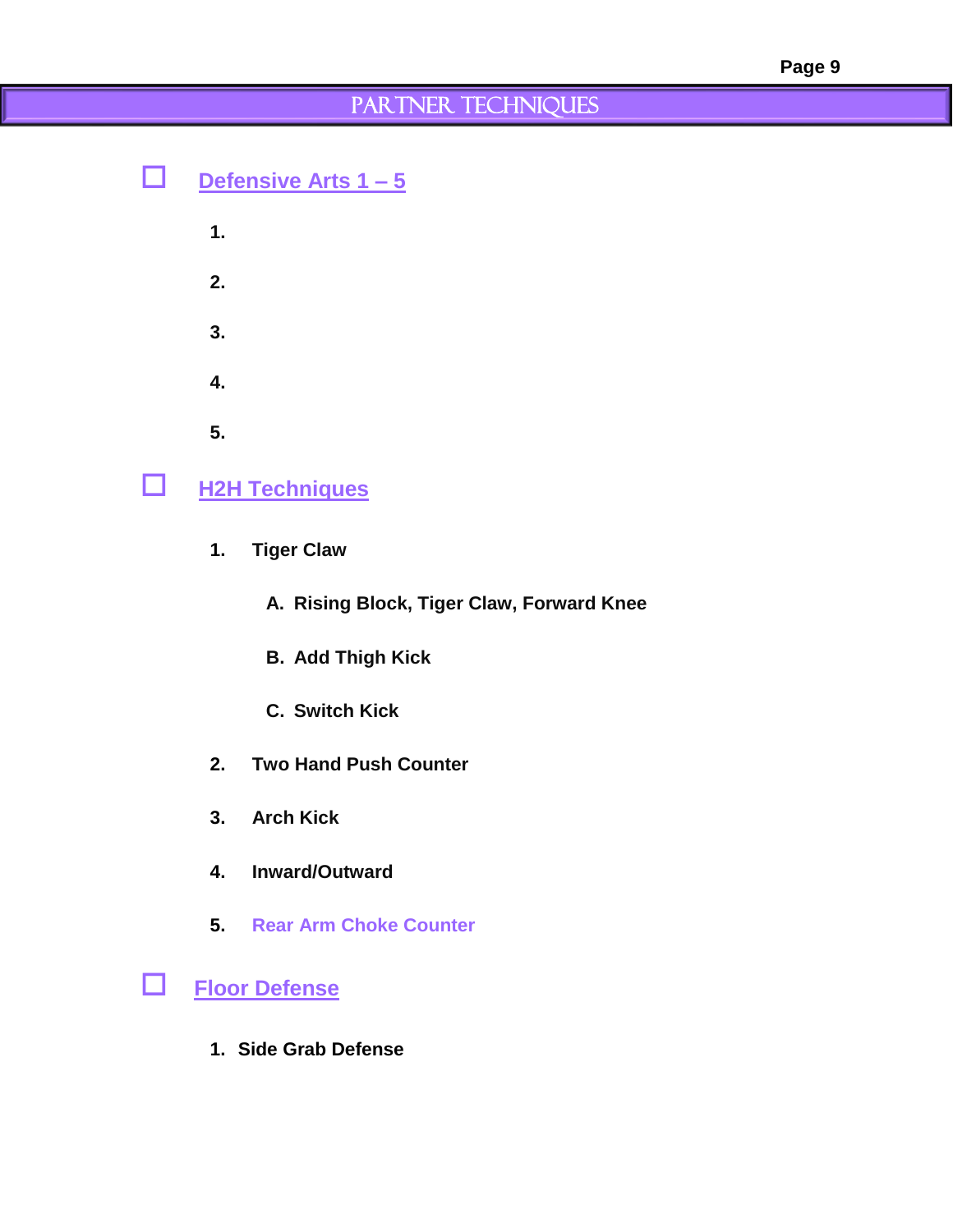### Self Defense Techniques

### **Group One**

- **1. The Wedge**
- **2. Two Finger Push Away**
	- **A. Push Back**
	- **B. Add Hop-Behind Side Thrust**
- **3. Hair/Shirt Grab Defense #1**
	- **A. Wristlock, Grab Head, Knee**
	- **B. Long Arm Bar on Floor, Shin on Shoulder, Pull up on Arm**
- **4. Rear Windmill (3 rapid fire Tiger Claws)**
- **5. Head Lock Defense #1**

### **Group Two**

- **1. Small Circle Inside Grab**
- **2. Long Arm Bar**
- **3. Outward Reap, One Leg**
- **4. Front Windmill**
- **5. Side Grab Defense #1**

### **Group Three**

- **1. Figure – 4 Choke Hold**
- **2. Figure – 4 Choke Hold Counter**
- **3. Hip Throw**
- **4. Outward Reap Both Legs (from front)**
- **5. Wrist Escapes**
	- **A. Straight Across Grab**
	- **B. Cross Grab**
	- **C. Double Hand Grab**